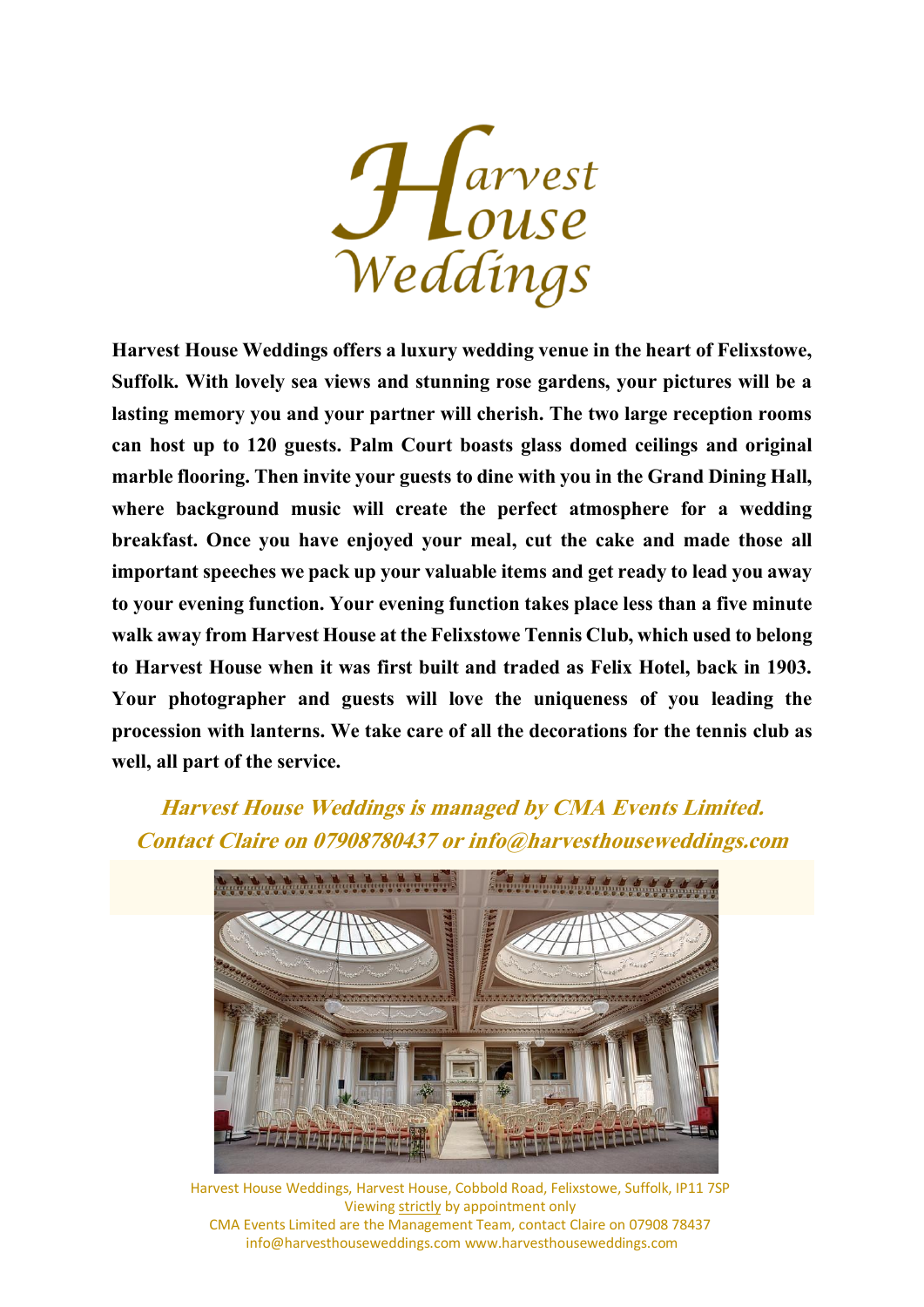Exclusive Package

2023

#### **Marriage Ceremony in Palm Court**

Use of Palm Court for Ceremony, Licenced for Weddings Dedicated wedding co-ordinator Sound System, Ivory Carpet, Decorative Floral Displays and Ceremony Table. Welcome drinks for after the ceremony  $-$  Bucks Fizz, Prosecco or Pimm's  $\&$  non-alcoholic

#### **Wedding Breakfast in the Grand Dining Hall**

Use of The Grand Dining Hall, Conservatory & Gardens Banquet Tables with white table linen, Half bottle of house wine per guest for wedding breakfast Glass of sparkling wine per guest for wedding toast Sound system for background music Top table & guest table decorations Cake Stand & Knife

#### **Evening Function held at The Felixstowe Tennis Club**

Exclusive use of Felixstowe Tennis Club Can host up to 120 guests so feel free to invite more friends and family Guided Lantern walk from Harvest House to the Tennis Club Dedicated staff member in attendance throughout the evening Venue decorations of your choice In-house Disco Licenced Cash Bar Transfer of couple's important items **Exclusive Package for 50-day guests £6,400 or 100-day guests £7,900** *(The packages are for a minimum of 50 guests in Palm Court & Grand Dining Hall)*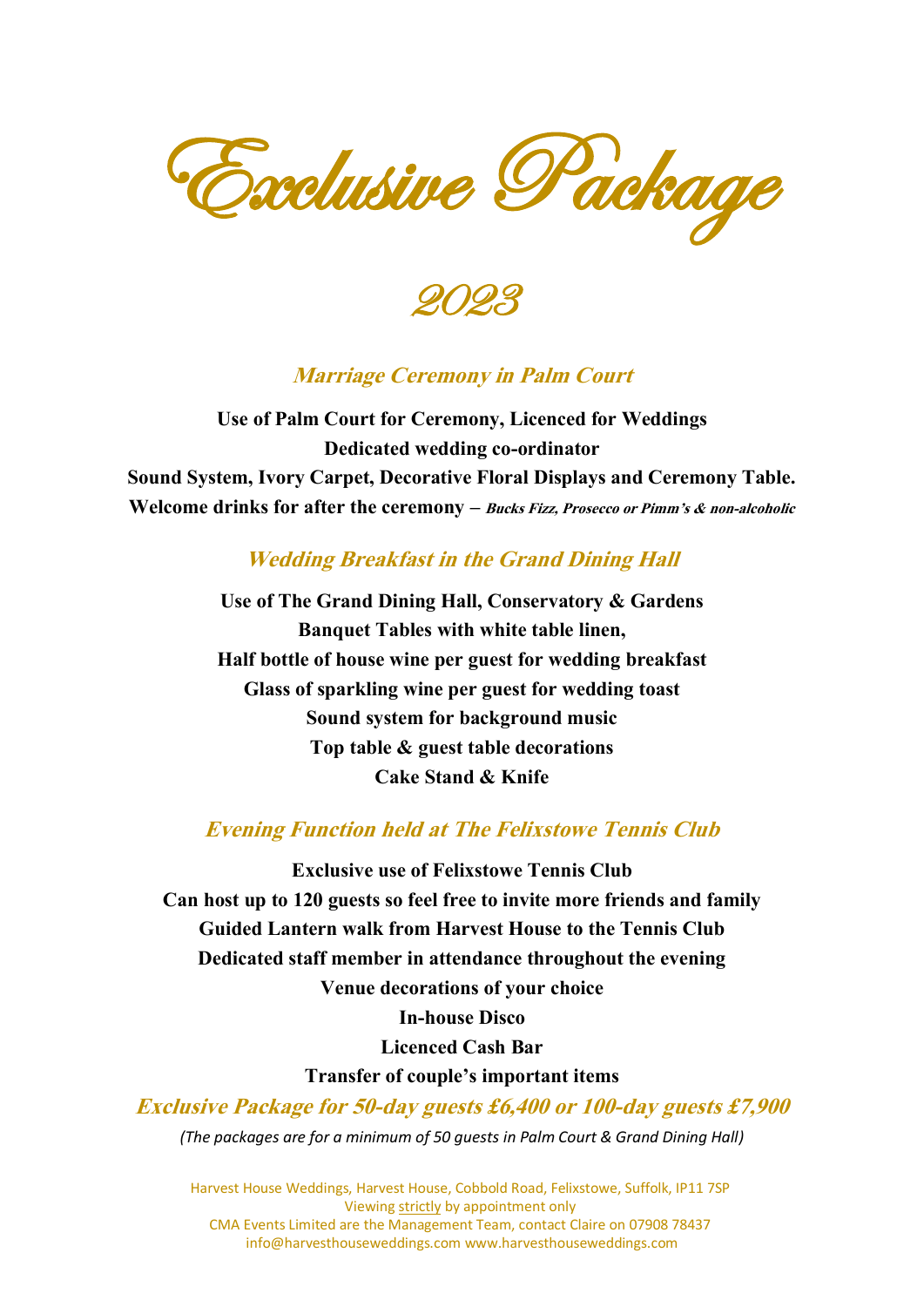Cherished Package

2023

#### **Wedding Ceremony, Welcome Drinks & Canapes**

Use of Palm Court or Conservatory\* for Ceremony, Licenced for Weddings

Dedicated wedding co-ordinator. Sound System, Ivory Carpet, Decorative Floral Displays and Ceremony Table. Welcome drinks for after the ceremony – Bucks Fizz, Prosecco or Pimm's & non-alcohol Canapes served for your guests Pictures in the Garden. Palm Court or Conservatory\*

#### **Cherished Package for 30 guests £1,800 or 50 guests for £2,100**

\*Use of either Palm Court or Conservatory only – additional charge for use of both rooms

Couple need to contact registrar and pay them directly for marriage ceremony.

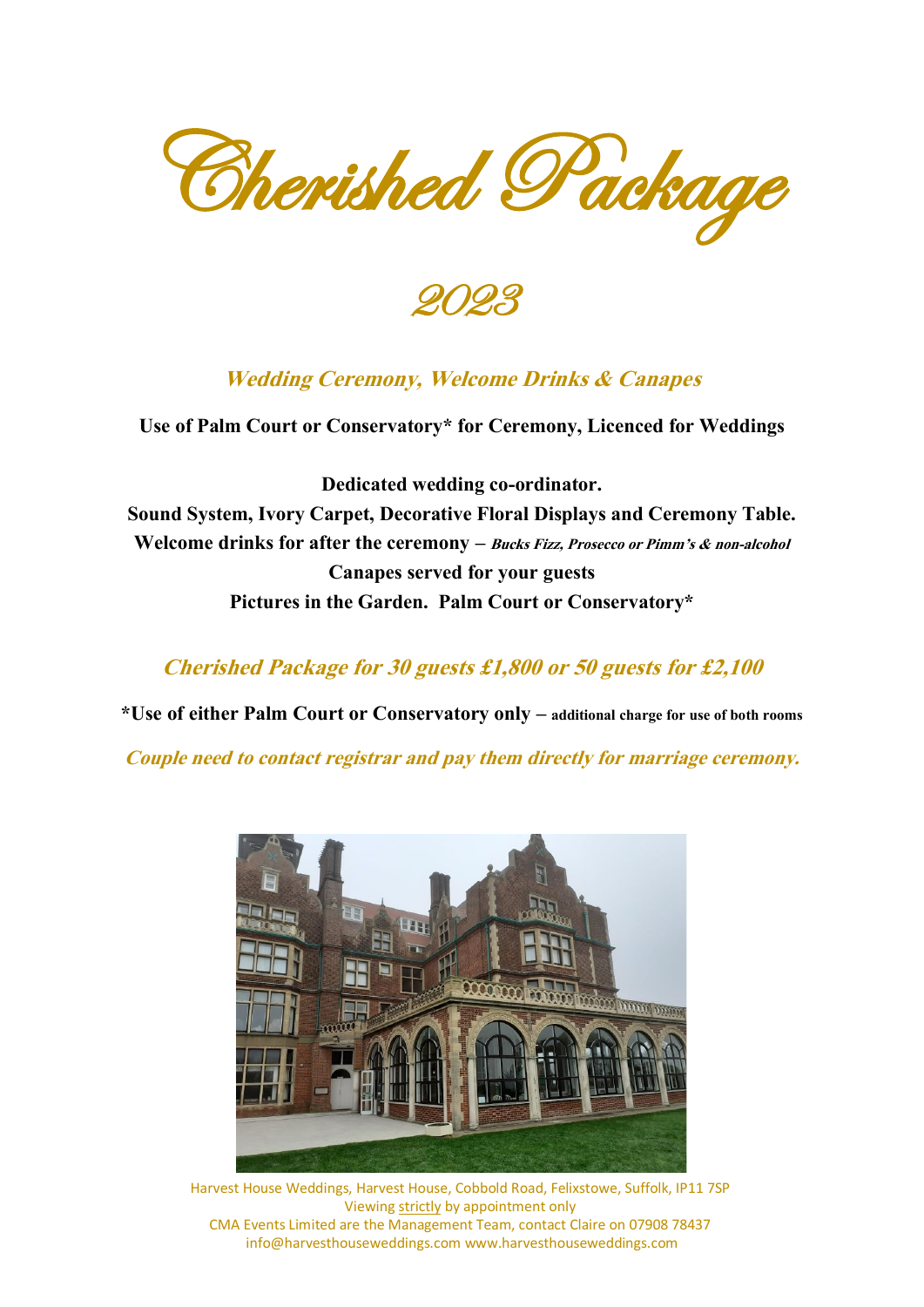Suggested timings for the day

#### **Exclusive Package**

| 1.00 <sub>pm</sub> | Groom/Bride arrives for ceremony, guests start to arrive           |
|--------------------|--------------------------------------------------------------------|
| 1.20 <sub>pm</sub> | <b>Bride/Groom arrives for ceremony</b>                            |
| 1.30 <sub>pm</sub> | <b>Ceremony</b>                                                    |
| 2.00 <sub>pm</sub> | <b>Welcome Drinks &amp; Photos outside</b>                         |
| 2.30 <sub>pm</sub> | Couple departs for photographs, if required                        |
| 3.30pm             | <b>Seat Guests in the Grand Dining Room</b>                        |
| 3.40pm             | <b>Announce the Happy Couple, Bespoke Three Course Meal</b>        |
|                    | commences                                                          |
| 6.15pm             | <b>Start Speeches &amp; Serve Dessert</b>                          |
| 7.00 <sub>pm</sub> | <b>Couple leads Lantern Lit Walk to the Felixstowe Tennis Club</b> |
|                    | (5-minute walk)                                                    |
| 7.30pm             | <b>Evening Guests Arrive</b>                                       |
| 8.00pm             | <b>First Dance &amp; Cut the Cake</b>                              |
| 9.00pm             | <b>Evening Buffet Served</b>                                       |
| <b>Midnight</b>    | <b>Music Finishes – Bid Guests Farewell</b>                        |

#### **Cherished Package**

|                    | 12-12.15am Groom/Bride arrives for Ceremony & Guests Start to Arrive |
|--------------------|----------------------------------------------------------------------|
| 12.45am            | <b>Bride/Groom Arrives for Ceremony</b>                              |
| 1 <sub>pm</sub>    | <b>Ceremony</b>                                                      |
| 1.30 <sub>pm</sub> | <b>Welcome Drinks with Background Music</b>                          |
| $1,45$ pm          | Couple departs for photographs, if required                          |
| 2.00 <sub>pm</sub> | <b>Canapes &amp; Drinks</b>                                          |
| 2.15 <sub>pm</sub> | <b>Guest Photos in the Garden</b>                                    |
| 2.30 <sub>pm</sub> | Speeches, if required                                                |
| 3.30-4pm           | <b>Farewells</b>                                                     |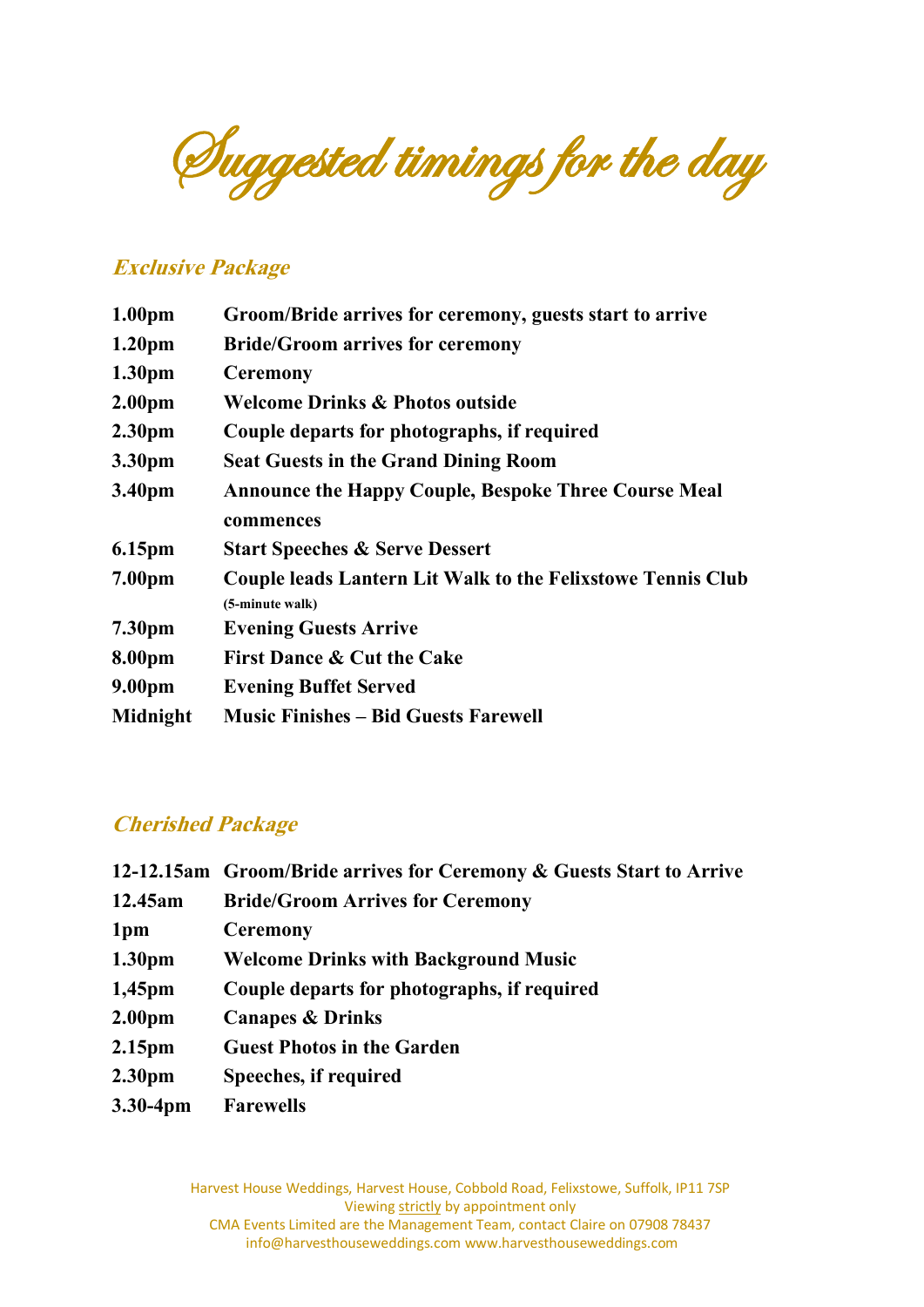**Catering at Harvest House** 

Our specially chosen caterers for Harvest House Weddings are Prestige Bars & Catering and Jamie Lee Smith Catering.

Both caterers are familiar with Harvest House and provide quality food and service, with years of experience behind them. They can discuss your meal choice with you and offer a wide variety of styles to suit any wedding. From beautifully cooked three course meals to afternoon tea and canapes. They can even provide the evening buffet for you and your guests at the Tennis Club also.

Please feel free to view their websites and make contact with them as soon as you are ready.

Prestige Bars & Catering

Contact Ian and his team at info@prestigebars.co.uk. Or visit their website www.prestigebars.co.uk

Jamie at Jamie Lee Smith Catering

Contact Jamie and his team at enquiries@jamieleesmithcatering.co.uk. Or visit their website www.jamieleesmithcatering.co.uk